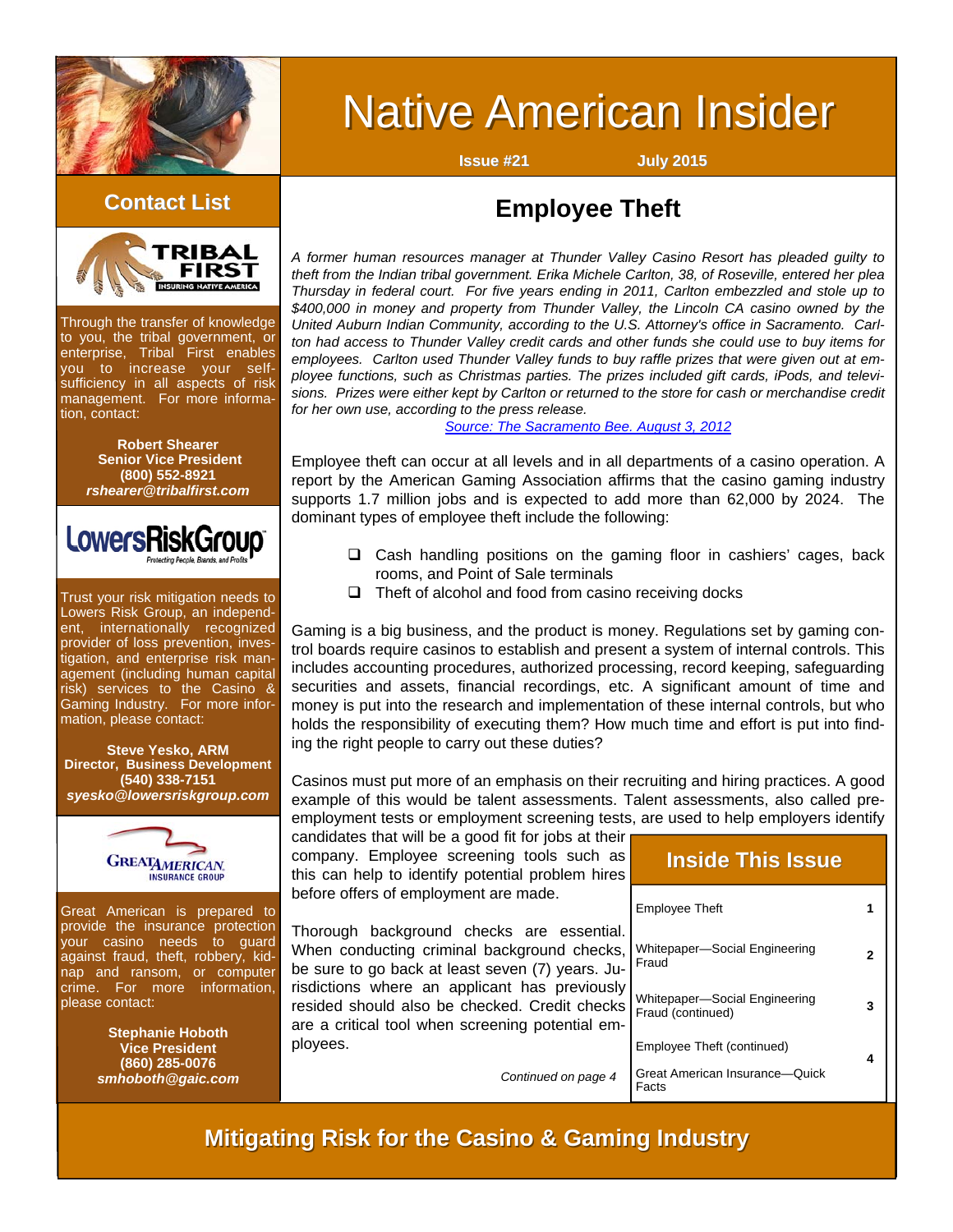# Whitepaper-

# **Social Engineering Fraud: Loss Prevention & Control Guidelines**

The following excerpts are from the whitepaper recently published by Lowers Risk Group entitled Social Engineering Fraud: Loss Prevention & Control Guidelines. Casino, gaming, and resort operations are not exempt from social engineering fraud scams. Take the best defense against social engineering fraud by understanding its methodology and developing a comprehensive security policy. This white paper covers the fundamentals of social engineering and provides the necessary tools for preventing loss within any organization.

#### **Background**

In the context of information security, human-based Social Engineering, otherwise known as "human hacking" is defined as the art of influencing people to disclose information and to get them to act inappropriately. Some criminals consider it much easier to abuse a person's trust than to use technical means to hack into a secured computer system, mostly because they have learned how to coerce their targets into giving them information by exploiting certain qualities in human nature. To do this, they use various forms of communication such as email, the Internet, the telephone, and even face-to-face interactions, to perpetrate their scheme of defrauding and infiltrating companies. Social Engineering attacks can take many forms such as being both human and computer-based; however, security experts have recognized that most scams follow a four-stage method: Information Gathering, Relationship Development, Exploitation, then Execution.

This methodology, along with the tendency for humans to be the "weakest link" in the security chain, creates a vulnerability that can have a serious operational impact. Since Social Engineering is such a real threat in today's workplace, it becomes essential for employees across an entire organization to be educated and trained on how to detect and prevent this type of fraud. There is also a need for companies to develop and implement specific policies (i.e. employee understanding of confidential and sensitive information and how to keep it safe) to prevent and respond to an attack. Companies must be cautious not to focus their efforts and security budgets entirely on defending against technical attacks from hackers and other electronic threats, thereby underestimating, or even entirely overlooking, the weakness posed by the human element.

A plan to mitigate the effect of Social Engineering attacks should be a part of any comprehensive security policy with a component that raises awareness among employees and educates those who are most vulnerable such as new hires, help desk personnel, contractors, executive assistants, human resource personnel, senior managers and executives, as well as information technology (IT) employees who handle technical and physical security.



According to a survey sponsored by Check Point Software Technologies in 2011, nearly half of the global businesses they contacted reported being the victim of one or more Social Engineering attacks that resulted in losses ranging anywhere from \$25,000 to \$100,000 per occurrence.

### **Methodology**

Social engineers use many different strategies for gathering information from their targets and some of the methodology used includes the tactics listed below:

 $\Box$  IVR/Phone Phishing (aka Vishing)—This tactic involves a technical approach using an Interactive Voice Response (IVR) system to replicate a legitimate sounding message appearing to come from a bank or other financial institution directing the recipient to respond in order to "verify" confidential information.

Continued on page 3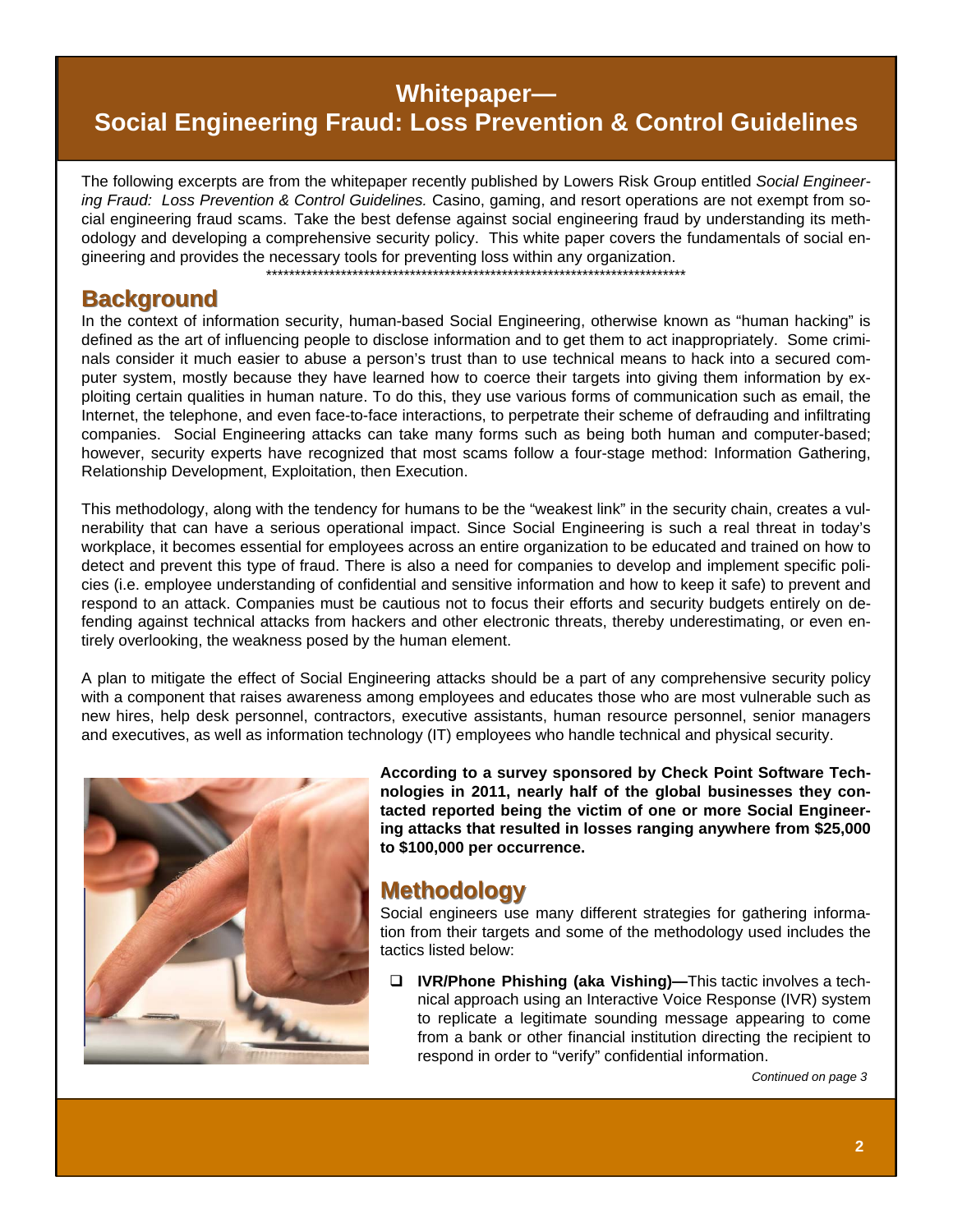# **Whitepaper—**

# **[Social Engineering Fraud: Loss Prevention & Control Guidelines](http://www.lowersriskgroup.com/lp/social-engineering-fraud)**

*Continued from page 2* 

- **Impersonation/Pretexting**—A common form of deception may involve an attacker using a believable reason to impersonate an authority, pretend to be a fellow employee, IT representative, or vendor in order to gather confidential or other sensitive information.
- **Phishing/Spam/Spearphishing**—Phishing can come in the form of a phone call or email from someone claiming to be in a position of authority asking for confidential information, such as a password. Phishing can also include sending emails to organizational contacts that contain malware designed to compromise computer systems or capture personal or private credentials.
- **SMS Phishing (aka SMSishing)**—This attack occurs when an SMS message is received that is purportedly sent from a reputable source, such as your bank, asking for personal details.
- **Bluesnarfing/Bluejacking**—Bluesnarfing is the unauthorized access of information from a wireless device through a Bluetooth connection. Both Bluesnarfing and Bluejacking exploit others' Bluetooth connections without their knowledge. Usually harmless, Bluejacking involves only the transmittal of data to the target device, whereas Bluesnarfing is the theft of information from the target device.
- **Trash Cover/Forensic Recovery**—Attackers collect information from discarded materials like old computer equipment (i.e. hard drives, thumb drives, DVD, and CDs) and company documents that were not disposed of securely.
- **Quid Pro Quo (Give and Take)**—An attacker makes random calls and offers his targets a gift or benefit in exchange for a specific action or piece of information with the goal of rendering some form of assistance so that the victim will feel obligated in some way.
- **Baiting**—A common method used in this type of attack involves leaving a malware-infected device such as a USB drive or CD/DVD at a location where an employee will come across it, and then out of curiosity will plug/load the infected device into their computer.
- **Tailgating/Direct Access**—This type of activity refers to attackers who gain unauthorized access to company premises by following closely behind an employee entering a facility or presenting themselves as someone who has business with the company. In this instance an attacker may state that they left their security credentials inside the facility or at home if challenged by an employee while entering the facility.
- **Diversion Theft**—The methodology in this attack involves misdirecting a courier or transport company; arranging for a package or delivery to be taken to another location.

# **Why are Social Engineering Attacks So Successful? How to Recognize and Respond to An Attacker and More. and Respond to An Attacker and More.**

Select the title to download the complete, free, digital copy of the [Social Engineering Fraud: Loss Prevention & Con](http://www.lowersriskgroup.com/lp/social-engineering-fraud)[trol Guidelines](http://www.lowersriskgroup.com/lp/social-engineering-fraud) whitepaper. If you have questions about how Lowers Risk Group can assist your organization, we invite you to [talk to a risk management consultant](http://www.lowersriskgroup.com/contact/request-meeting.php).



 **<sup>3</sup>** *By D. Mark Lowers President / [CEO](http://www.lowersriskgroup.com/news/index.php?id=11) Lowers Risk Group*